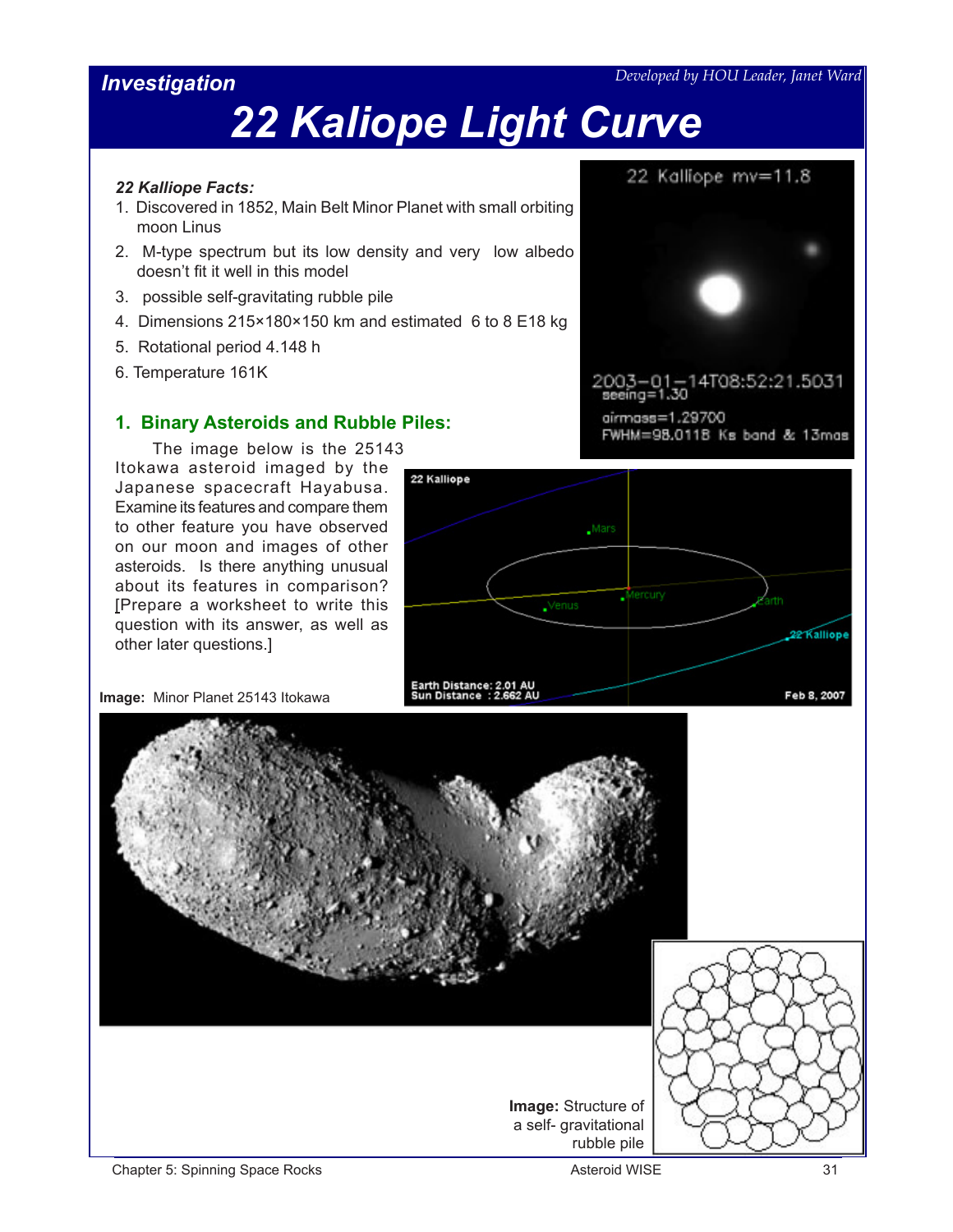22 Kalliope has been designated as an M-class Minor Planet by its spectrum, which should imply that it's composed of metal. However, it's not as shiny and reflective of sunlight like a typical metallic asteroid and the computations of density confirm that it can't be metallic.

The most likely explanation at this time is that its composition is similar to Itokawa, shown above, and may be a "rubble pile" asteroid. Rubble piles are formed when an asteroid smashes apart after collision or tidal disruptions and then the bits fall back on each other over days and weeks in a loose self-gravitating conglomerate. So craters are not part of the surface features. Noting its oddly bent shape, Itokawa is also probably composed of two asteroids that collided with each other.

## **2. Light Curves: Shape and Composition**

**SHAPE EFFECTS:** Asteroid light curves have two minimum and maximum due to their usual elongated potato shape and its rotations





**MATERIAL EFFECTS:** Composition directs the best way to measure the brightness of an asteroid. Darker asteroids can be detected using infrared techniques.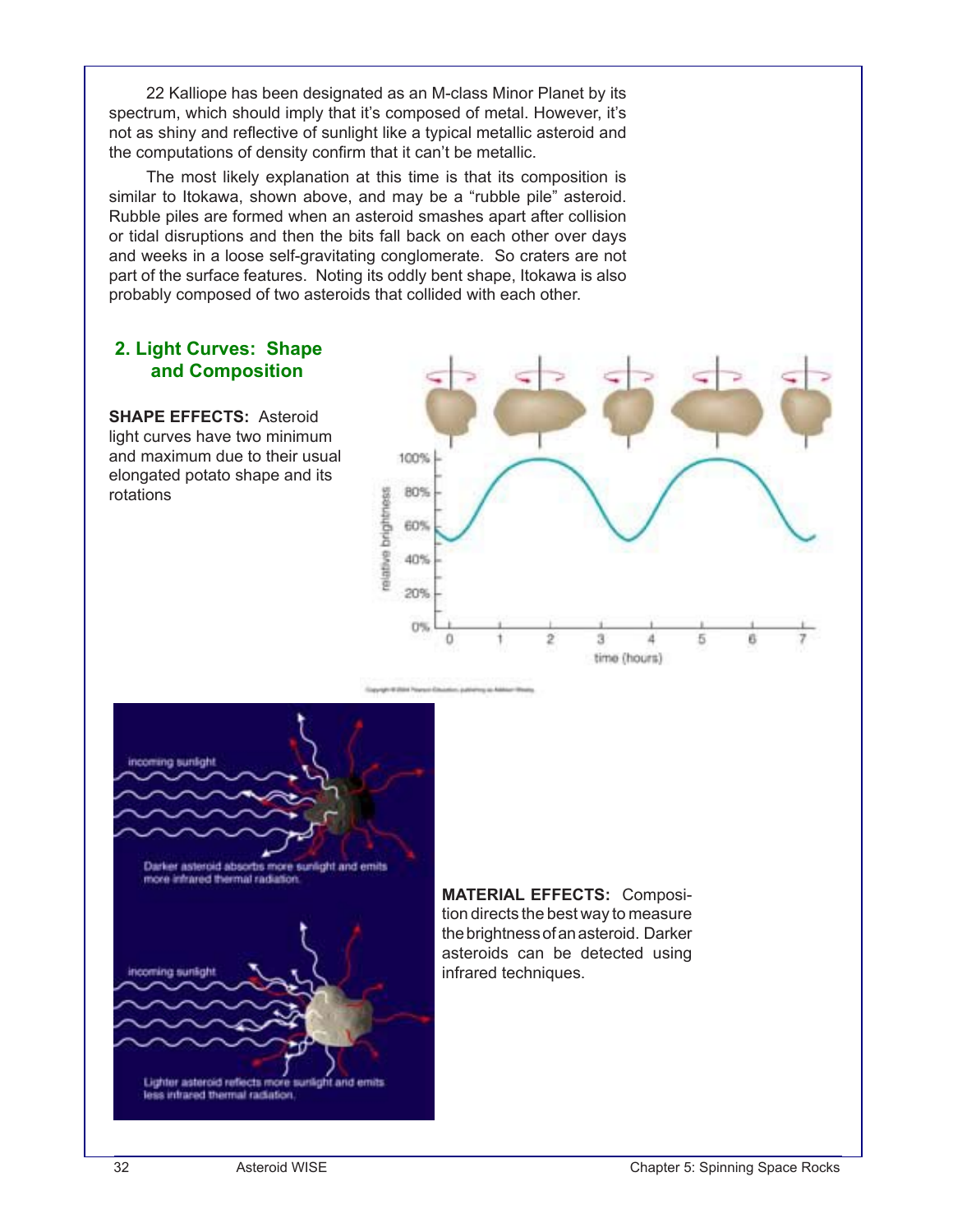## **3. How Big Is It, How Hot Is It, How Fast Does It Spin?**

The average main belt asteroid looks something like a potato so during each rotational period, it presents two elongated sides, and two shortened ends. During those times, the light curve will show two bright peaks, and two dim troughs. On the average, it rotates at least once in an eight-hour period, allowing collection of the entire curve with one night's data. Others can be much more difficult and take several days or even months to rotate just once. So data must be collected over a long time to build the light curve.



*Light curve courtesy Minor Planet Observer/Palmer Divide Observatory* 

*[http://www.minorplanetobserver.com/pdolc/5587\\_1990sb.htm](http://www.minorplanetobserver.com/pdolc/5587_1990sb.htm)*

# **4. Light Curve of 22 Kalliope**

Using intensity or the brightness of the object you will determine:

- rotation rate
- temperature
- brightness



*Example: Light curve of asteroid 201 Penelope showing one full rotation of 3.7474 hours. Courtesy Las Cumbres Observatory Global Telescope*

**A. PLOT LIGHT CURVE: (Intensity vs. Time)**  Using light curve photometry for 22 Kalliope collected from derived published literature to plot a light curve on graph paper, and carefully sketch a best-fit curve. Measure the length of the period of one cycle.

| Elapsed Time (h) | <b>Change in Magnitude</b> |  |  |
|------------------|----------------------------|--|--|
| 0.4              | 0.23                       |  |  |
| 0.150            | 0.25                       |  |  |
| 0.301            | 0.23                       |  |  |
| 0.440            | 0.18                       |  |  |
| 0.590            | 0.14                       |  |  |
| 0.790            | 0.03                       |  |  |
| 1.050            | $-0.06$                    |  |  |
| 1.280            | $-0.14$                    |  |  |
| 1.325            | $-0.12$                    |  |  |
| 1.550            | 0.00                       |  |  |
| 1.645            | 0.03                       |  |  |
| 1.710            | 0.06                       |  |  |
| 1.855            | 0.10                       |  |  |
| 2.190            | 0.21                       |  |  |
| 2.380            | 0.22                       |  |  |
| 2.700            | 0.14                       |  |  |
| 3.000            | 0.03                       |  |  |
| 3.325            | $-0.13$                    |  |  |
| 3.550            | $-0.23$                    |  |  |
| 3.620            | $-0.25$                    |  |  |
| 3.780            | $-0.17$                    |  |  |
| 3.950            | $-0.06$                    |  |  |
| 4.030            | $-0.02$                    |  |  |
| 4.100            | 0.03                       |  |  |
| 4.160            | 0.06                       |  |  |
| 4.530            | 0.20                       |  |  |
| 4.855            | 0.25                       |  |  |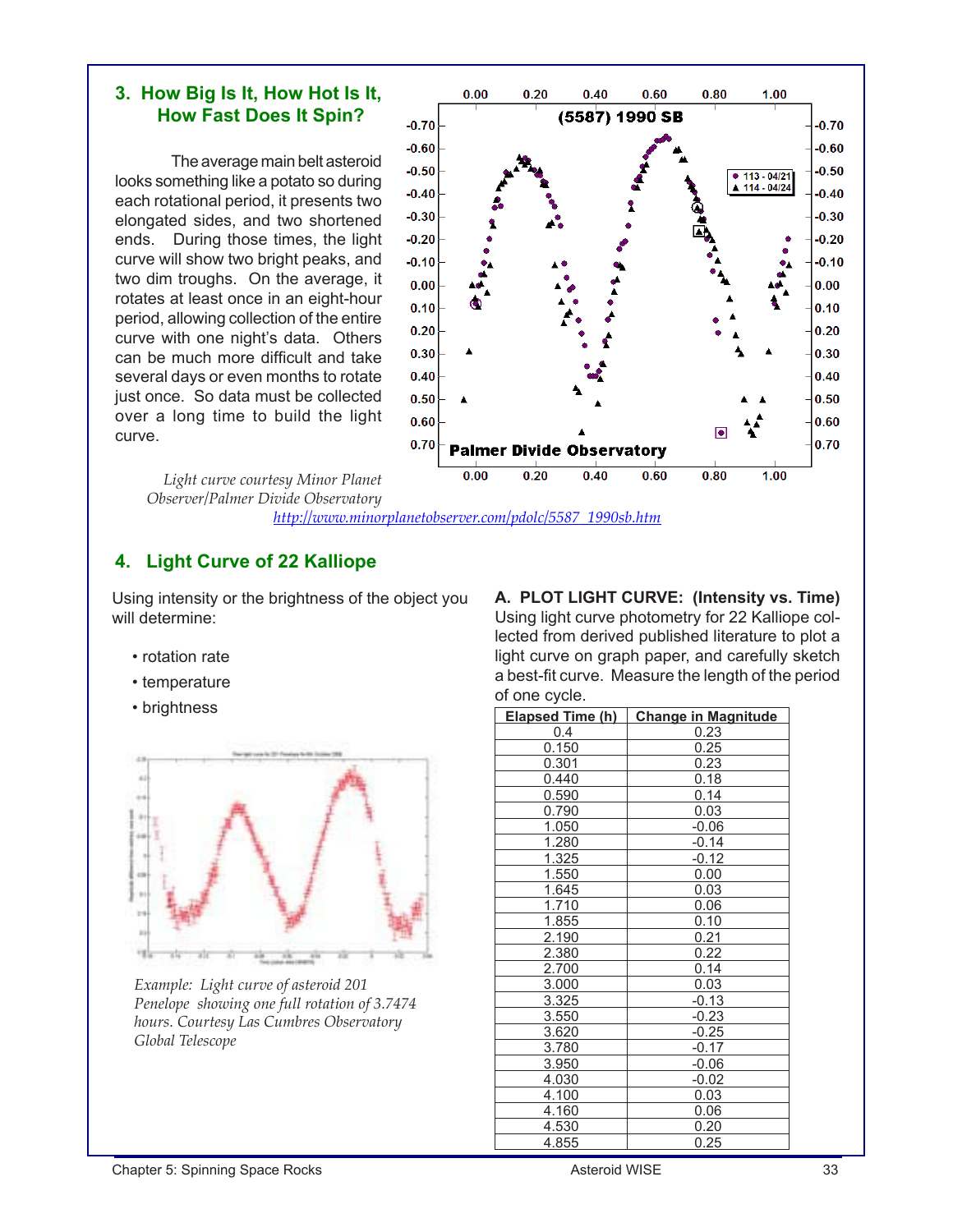#### **B. Compute Rotation Rate From Light Curve:**

ω = (2π/rotation period)

The accepted value for the rotation period of 22 Kalliope is 4.148 h. What is the percentage error of your estimate from this value?

This was a rough technique to extract the rotation period. What factor accounted for the greatest error in your value and how could that be resolved better using an alternate technique?

#### **C. Determine Temperature from a best fit curve of brightness vs. wavelength for four observations:**

 $T_A^4$  = L<sub>S</sub> (1 – A) / (16π ε $\sigma_{SB}$  r<sub>SA</sub><sup>2</sup>)

|                      |                                                     |                                                         | <b>How to Find</b>                                                             |                       |
|----------------------|-----------------------------------------------------|---------------------------------------------------------|--------------------------------------------------------------------------------|-----------------------|
| <b>Parameter</b>     | <b>Describes</b>                                    | <b>Value</b>                                            | <b>Measured Values</b>                                                         | <b>Measured Value</b> |
|                      | solar luminosity                                    | $3.827\times10^{26}$ Watts                              |                                                                                |                       |
|                      | asteroid albedo,<br>amount of sunlight<br>reflected | measured, a default<br>value for an unknown<br>is $0.1$ | JPL small-body database<br>"Physical Parameter" table for<br>specific asteroid |                       |
|                      | emissivity                                          | 0.9                                                     |                                                                                |                       |
| $\sigma_{\text{SB}}$ | Stefan-Boltzmann<br>constant                        | 5.6704×10 <sup>-8</sup> W/m <sup>2</sup> K <sup>4</sup> |                                                                                |                       |
| $r_{\rm SA}$         | Sun-asteroid<br>distance                            | measured                                                | JPL small- body database<br>"Orbit Diagram" on observa-<br>tion date           |                       |

**TEMPERATURE PARAMETER TABLE**

- a. Open the JPL Small-Body Database browser: <http://ssd.jpl.nasa.gov/sbdb.cgi> and enter "22 Kalliope" in **SEARCH**.
- b. Scroll down to the **PHYSICAL PARAMETER** table and look for the **Geometric Albedo** value and record it in the **Temperature Parameter Table** above.
- c. Click on the **Orbit Diagram** Tab and shape the orbit using the date arrows for the observation date **February 8, 2007**.

[write the following on worksheet]

The Sun distance is \_\_\_\_\_\_\_\_\_\_\_ AU

Convert the value to meters using the conversion factor 1 AU = 1.4958 E11 meters

The Sun to 22 Kalliope distance on Feb 8, 2007 was \_\_\_\_\_\_\_\_\_\_\_\_\_\_\_\_\_m. Record this value in the table above.

d. Compute the estimated temperature by taking the fourth root of the quotient. The unit will be in degrees Kelvin:

 $T_A^4$  = L<sub>s</sub> (1 – A) / (16π ε $\sigma_{SB}$  r<sub>SA</sub><sup>2</sup>)

[write on worksheet:]

The estimated temperature value,  $T_{A}$ , for 22 Kalliope on the observation night was

\_\_\_\_\_\_\_\_\_\_\_\_ K or \_\_\_\_\_\_\_\_\_\_\_\_\_\_ <sup>o</sup> C.

Is this a hot or cold asteroid by definition using your estimated value?

NASA states that the average surface temperature of an asteroid is -100°C. How does your computed value compare? What was your percentage deviation from NASA's average value?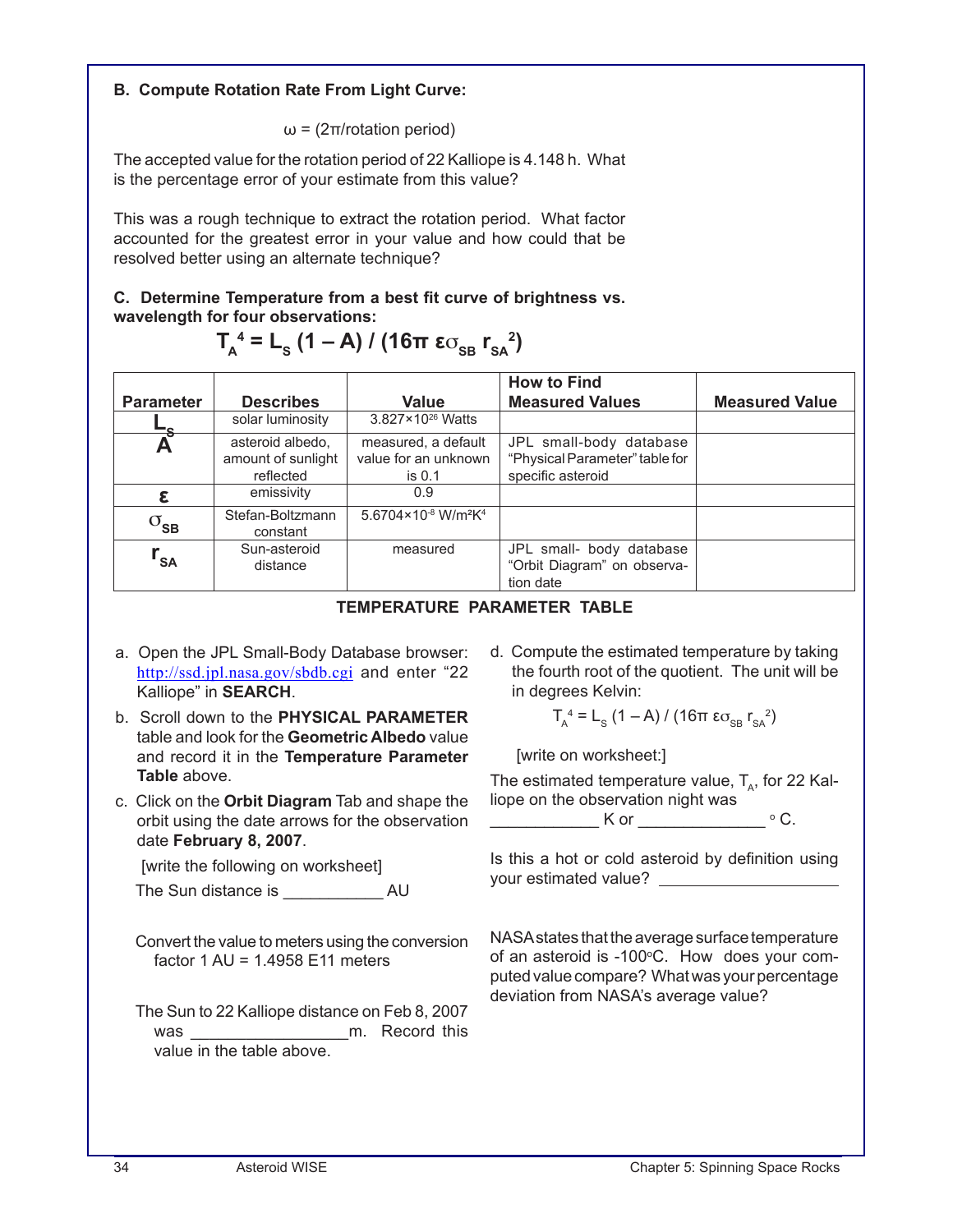**D. Derive Asteroid Albedo From Light Curve:** 

# $A = L_v / (L_{th} + L_v)$  $L_v = \pi R_A^2$   $L_s / 4 \pi r_{SA}^2$  A  $/ 4 \pi r_{EA}^2$  $L_{\text{th}}$ =  $P_{\text{in}}$  =  $\pi R_{\text{A}}^2 L_{\text{S}}$  (1 – A)/4 $\pi r_{\text{SA}}^2$ **ALBEDO PARAMETER TABLE**

| <b>Parameter</b>           | <b>Describes</b>                            | Value                        | <b>How to Find</b><br><b>Measured Values</b>                                    | <b>Measured Value</b> |
|----------------------------|---------------------------------------------|------------------------------|---------------------------------------------------------------------------------|-----------------------|
| A                          | albedo- brightness of<br>reflected sunlight | derive                       |                                                                                 |                       |
|                            | visible light observation                   | derive                       |                                                                                 |                       |
|                            | thermal infrared bright-<br>ness            | derive                       |                                                                                 |                       |
| $R_{\rm A}$                | radius of asteroid                          | measured                     | JPL small- body database<br>"Physical Parameter" table<br>for specific asteroid |                       |
|                            | Solar luminosity                            | $3.827 \times 10^{26}$ Watts |                                                                                 |                       |
| $\mathsf{r}_{\mathsf{SA}}$ | Sun-asteroid distance                       | measured                     | JPL small- body database<br>"Orbit Diagram" on obser-<br>vation date            |                       |
| $r_{EA}$                   | Earth- asteroid distance                    | measured                     | JPL small- body database<br>"Orbit Diagram" on obser-<br>vation date            |                       |

- a. Open the JPL Small-Body Database browser [http://ssd.jpl.nasa.gov/sbdb.cgi:](http://ssd.jpl.nasa.gov/sbdb.cgi) and enter "22" Kalliope" in SEARCH.
- b. Scroll down to the **PHYSICAL PARAMETER** table and look for the **Diameter** value, which is in kilometers. Convert to radius in meters and record it in the **Albedo Parameter Table** above.
- c. Click on the **Orbit Diagram** Tab and shape the orbit using the date arrows for the observation date **February 8, 2007**. [write on worksheet:]

The Sun distance is \_\_\_\_\_\_\_\_\_\_\_\_\_\_ AU

The Earth distance is \_\_\_\_\_\_\_\_\_\_ AU

*Convert the value to meters using the conversion factor 1 AU = 1.4958 E11 meters* 

The Sun to 22 Kalliope distance on Feb 8, 2007 was **was m.** Record this value in the table above.

The Earth to 22 Kalliope distance on Feb 8, 2007 was \_\_\_\_\_\_\_\_\_\_\_\_\_\_\_\_\_m. Record this value in the table above.

d. Compute the Visible Light parameter and place in the Albedo Table.

$$
L_{v} = \pi R_{A}^{2} L_{s} / 4 \pi r_{SA}^{2} A / 4 \pi r_{EA}^{2}
$$

e. Compute the Thermal Infrared Brightness parameter and place in the Albedo Table.

$$
L_{\rm th} = P_{\rm in} = \pi R_{\rm A}^2 L_{\rm s} (1 - A)/4 \pi r_{\rm SA}^2
$$

f. Compute the Albedo of 22 Kalliope:

$$
A = L_v / (L_{\rm th} + L_v)
$$